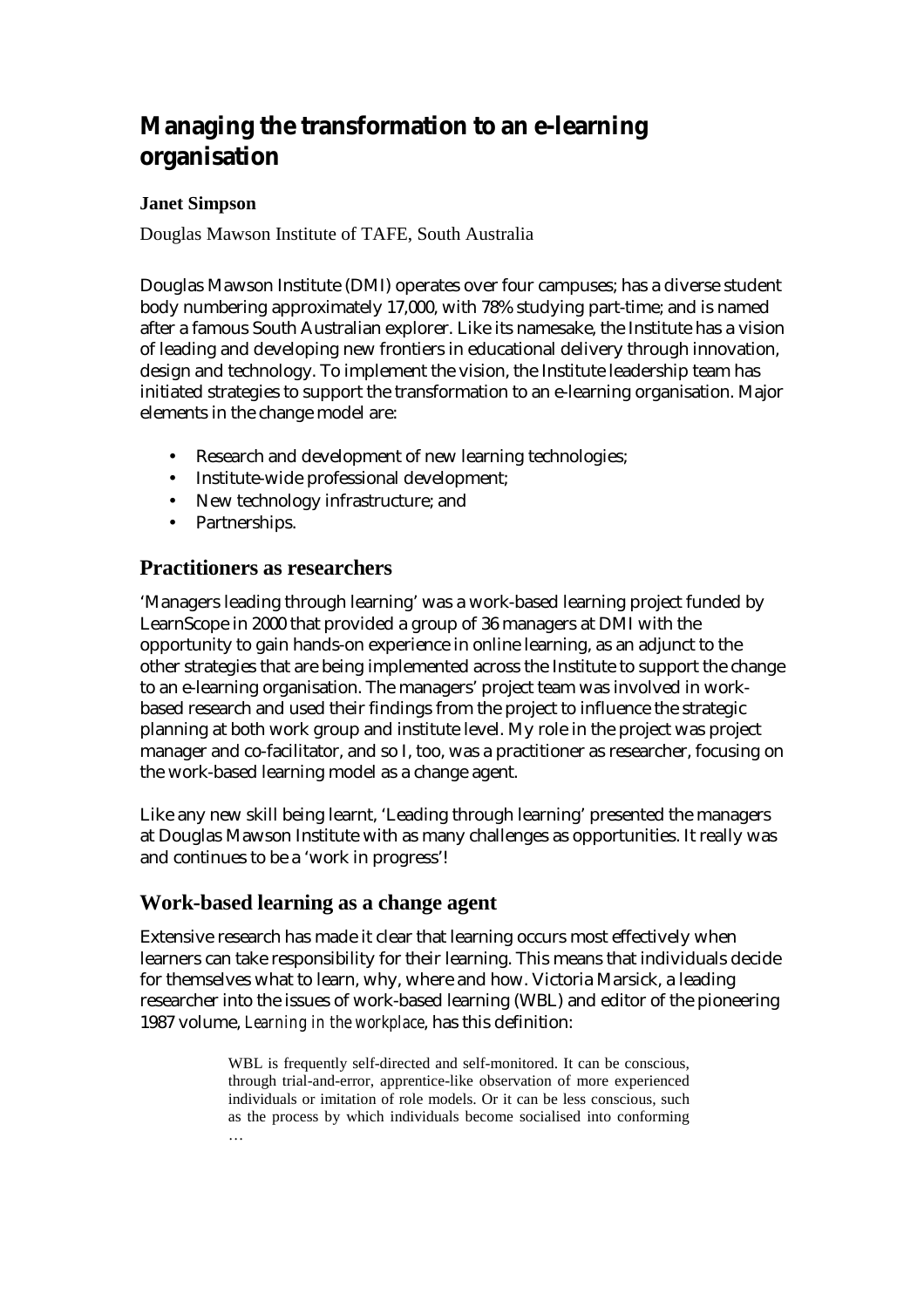In 'Managers leading through learning', the individuals were able to select their own online course from a suite of options. They were then asked to operate independently to simulate student conditions for learning in the online model as we know it. The group met fortnightly for Managers Forums and the project was not always an agenda item. Outside of these regular meeting times, the large group was divided into smaller units to discuss the learning that was happening whilst completing the online experience.

> Most people are better at taking on and doing tasks, than they are at thinking about what they've done and learning from the experience (Australian National Training Authority: *Workbased learning: a ready reference*)

#### **Climbing mountains or tunnelling through to the other side!**

Now that the LearnScope journey is finished for the DMI managers, it is possible to look back and evaluate the groundbreaking expedition. This was the first time that this group of managers had been asked to participate in a WBL project. They had little experience in functioning as a team, or tackling a team-based professional development activity. At the outset of the project, very few of them used more than email in their daily work.

At the outset of the project, there were mixed reactions to the idea of having handson experience in online learning. Some of the reasons for this were:

- Lack of experience or confidence in using computers
- Caution about methodologies they regard as unproven
- Belief that technology-based applications were not relevant to content specifics
- Belief that the online environment does not suit some students their students don't want technology-based courses (or don't have resources to take up these options)
- Belief that computer-based options threaten human interaction there is a high value placed on face-to-face learning
- Belief that the investment required to develop the online environment is not cost-effective
- Preoccupation with other priorities.

What did we do to get the managers interested in 'having a go' in the online environment?

The journey into the new frontier of Online Learning began with a small group of keen adventurers: Pene Davey, Institute Director for Educational Development; Janet Simpson, Professional Development Officer; and Barbara Whyte, Student Services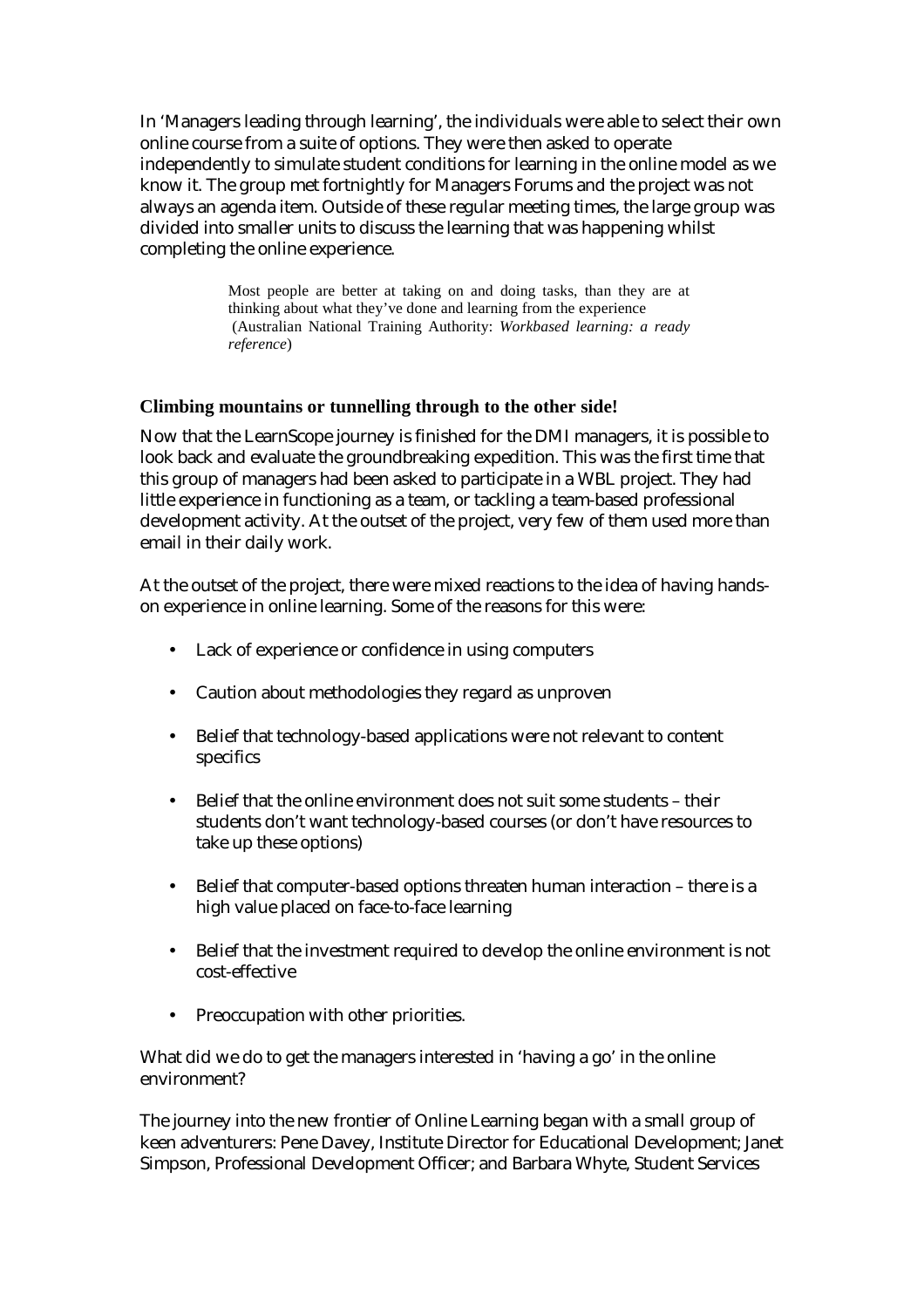Officer. The initial discussions revolved around the merits of involving all managers – a daunting 35 people – or offering the opportunity to participate on a voluntary basis. Because we wanted to maximise the chance of creating an attitude shift to flexible learning as the DMI foundation of educational methodology and to embed the learning into strategic planning, the group opted to work with the whole managing team.

At this time, two managers exercised their option to opt out of the project. To enthuse the participants, we incited our namesake - Douglas Mawson, intrepid explorer - and used the expedition analogy to build interest and fun into the project: 'The adventurous spirit of Douglas Mawson was being rekindled in the learning journey of its managers'.

A WBL project provides opportunities for diversity, flexibility and customisation according to participants' needs. With 36 participants this was essential, and so the WBL model seemed an ideal vehicle to facilitate change. However, at this point the initiating team was committed to the work-based project, while the larger group was questioning its relevance to its roles and responsibilities.

# **Gathering supplies and getting the expedition ready**

This was an idle time for the participants, as the expedition was not yet underway! We lost momentum as we tried to track down online modules that met the needs of the participants (ie relevant professionally to the participants). Not much WBL happening yet!

At our next Combined Expedition Gathering, the participants were given a list of courses to select from, and experienced mounting frustration because they couldn't enrol immediately online. There was an expectation that online meant learning right now and just for me!

The WBL model was introduced as an Experiential Learning Cycle –



and what this meant in relation to the way they would operate during the life of the project. For WBL to act as a change agent, participants must be given the opportunities to reflect on experiences – therein lies the key! The team learning plan was circulated for comment … not much response! Again, this emphasises the point that individuals in the workplace see a task function as their primary roles … any learning is implicit or incidental.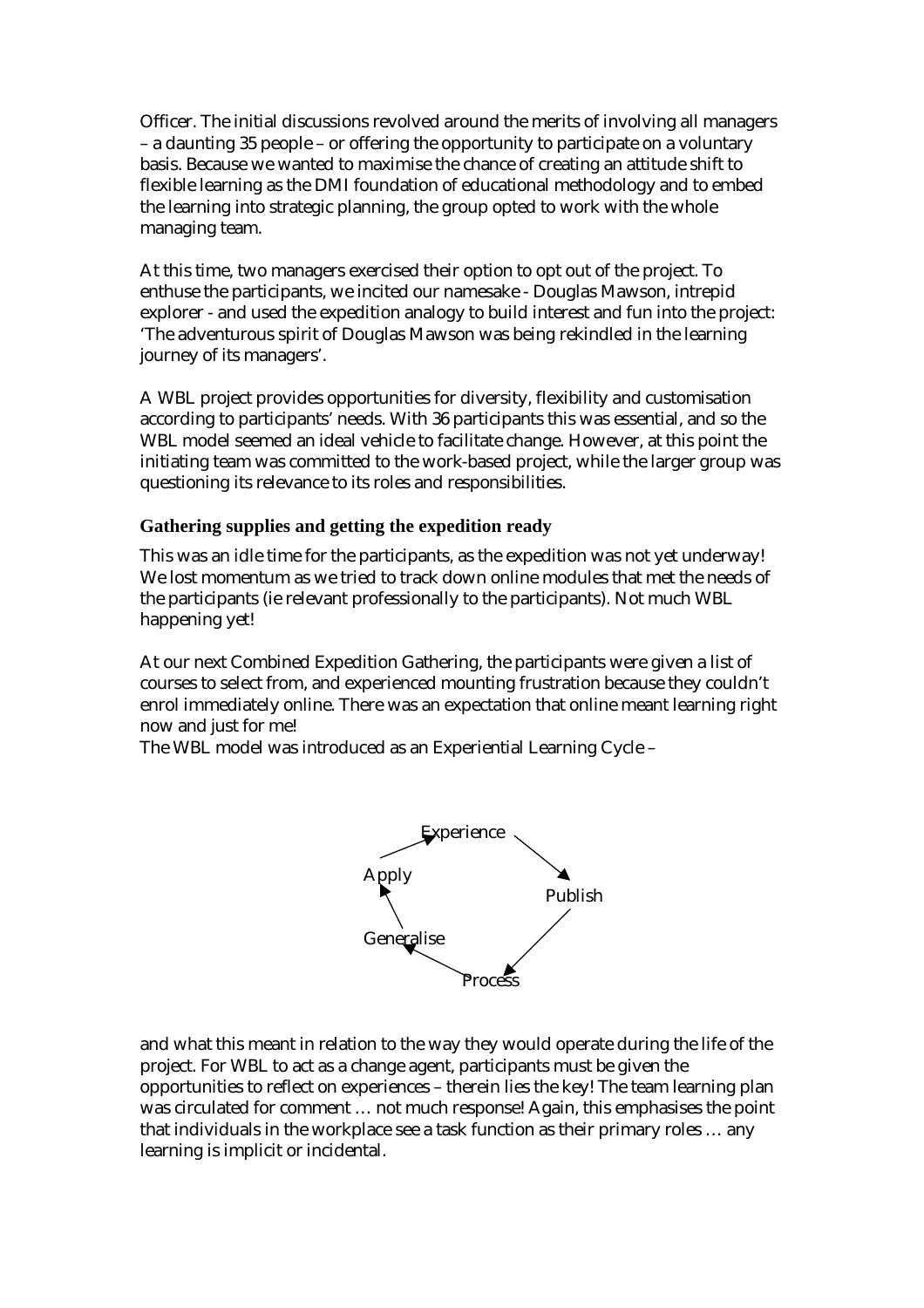Thus, the effect on the impact of WBL as a change agent is related to the extent that a WBL facilitator is able to draw out the learning as part of the task.

#### **Icebound**

The sleds were loaded and the huskies hitched! But where were the explorers? The next step in the WBL project was to get the participants learning in the online environment, but they found themselves confronted by the very real barriers of technology glitches, enrolment procedures and other work commitments. Midsemester break compounded a lethargy by the managers' team to move forward – it was almost as though we had reached high altitude and many members of the team were experiencing altitude sickness.

#### **Starting again**

In a desperate bid to regain the participation of the team members, both LearnScope facilitators embraced the Mawson 'Spirit of Adventure' and relaunched the 'Managers leading through learning' project using the Expedition theme to fire up managers' imaginations and renew their commitment to learning and experiencing new frontiers in educational delivery.

Each participant received a Survival Kit for the Expedition.

Participants were reorganised into Base Camps with Base Leaders, to increase the degree of support in their journey. They recorded each other's names in the smaller learning circles and each small group negotiated extra meeting times to discuss their learning experiences. By meeting more regularly and more intimately, it allowed for more sustainable and valuable interaction between managers in relation to their learning experiences. The group had been too large to sustain momentum.

This is a very important key to using WBL as a learning model to bring about any workplace change. The groups must be between 8-14 participants. Any larger and there is a loss of motivation due to lack of personal commitment and relevance.

# **Crevices and other dangers**

 By the end of the expedition, we had lost half of our trekkers to such dangers as 'No time', 'Other priorities', 'Can't see the reason for doing this', Lost motivation', 'Not enough help', and 'Aloneness'. Interestingly, the remaining participants began to tackle the key issues surrounding the managing of change to online learning. We invited a guest speaker along to talk to us about what is happening state-wide in Flexible Learning/Delivery and the discussion was lively and very positive. We then headed off into a computer room to post our experiences and reflections onto the Bulletin Board of the Managers' Communication Hub. This was enjoyed by all of the participants and once again reinforces what we know about how people like to learn … in conjunction with others! We linked up with an ANTA fellow, Chris Horton, in a chat session on 3 November, and he answered questions about how Wodonga Institute is managing the change to online learning. Not surprisingly there were many similarities between the Wodonga and Douglas Mawson experiences.

Networking2000 occurred in November and some managers had registrations for this online conference. They found it very difficult to set aside the time needed to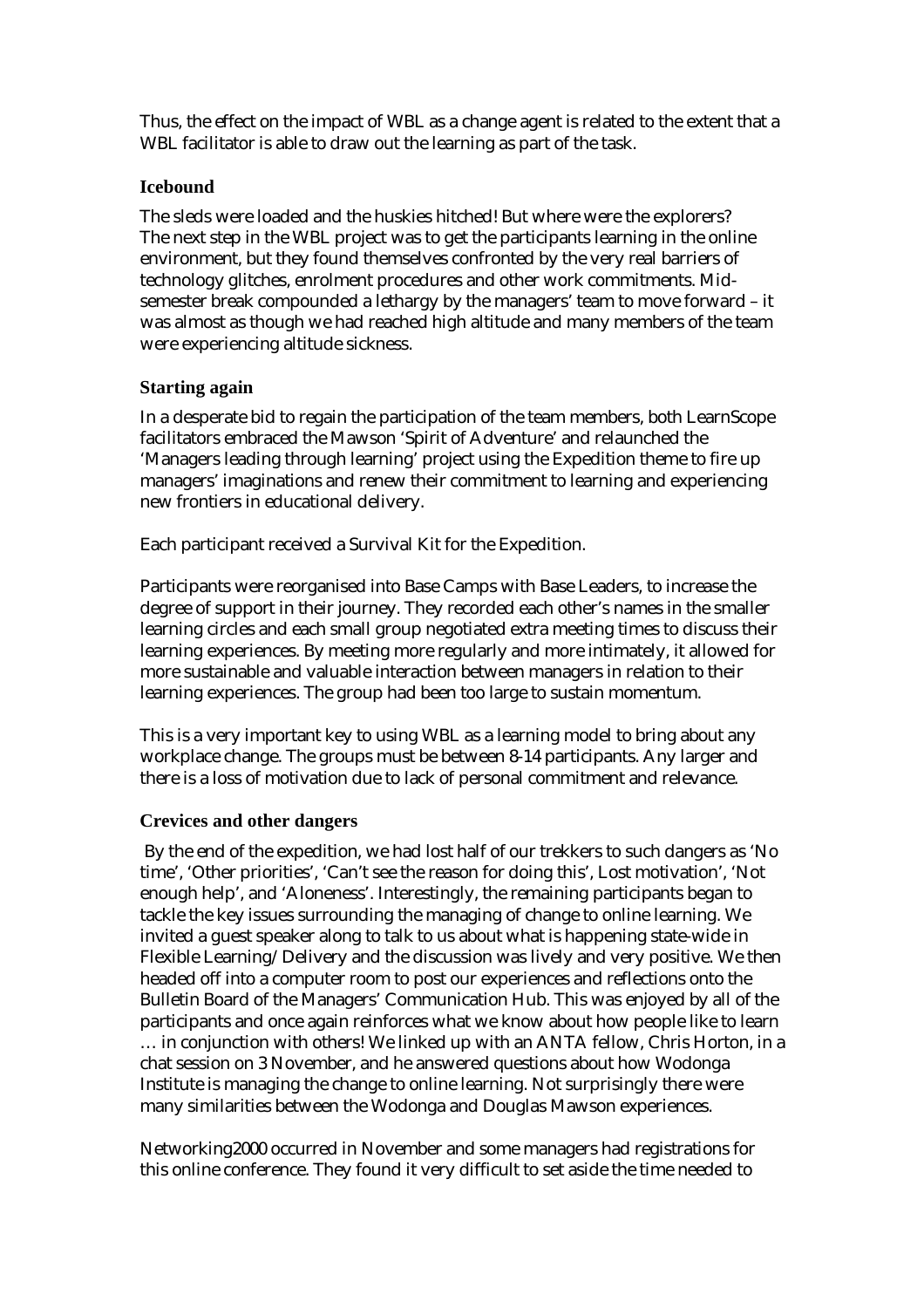follow the relevant threads of discussion at this conference. The overwhelming reflection from the managers was that they would have got more out of a conventional conference that they could attend, as they would have set aside the time physically!

November is a very busy time for all staff, no less the managers. I found that only one or two managers were available for a final meeting to discuss and evaluate the learning in the LearnScope project. To gather comments more broadly, I emailed the LeadScopers, as we named the team, asking them to give me feedback on skills developed, difficulties encountered and flexible learning strategies for 2001 in their various workgroups. I still found their response rate disappointing. It was the same participants throughout the project that participated regularly.

So, what changes happened as a result of the WBL?

# **Changes**

# **1. Outcomes achieved and skills developed**

The following technical skills were mastered by some of the explorers:

- use of an online forum
- informal and formal online chat with each other and with an educational mentor
- competence in using the Web CT platform for online learning
- internet awareness and browser use
- awareness of TAFESA online training options
- awareness of student management online and management of online assessment.

The following educational considerations took place on the journey.

# *Observing the features of the Virtual Learning Environment*

With a variety of online modules to study, both positive and negative features of the VLE were experienced and debated.

# *Engaging students in online learning, motivating and sustaining students online*

Some managers were totally engaged as online learners while others less so - some criticised the medium because they were confronted by technology glitches and others simply did not devote enough personal time to their learning tasks.

# *Providing skills readiness*

The managers' computing skills were audited before they enrolled in their online modules - this allowed the facilitator to suggest appropriate online modules for study.

*Understanding of access and equity issues in online delivery and understanding of online facilitation*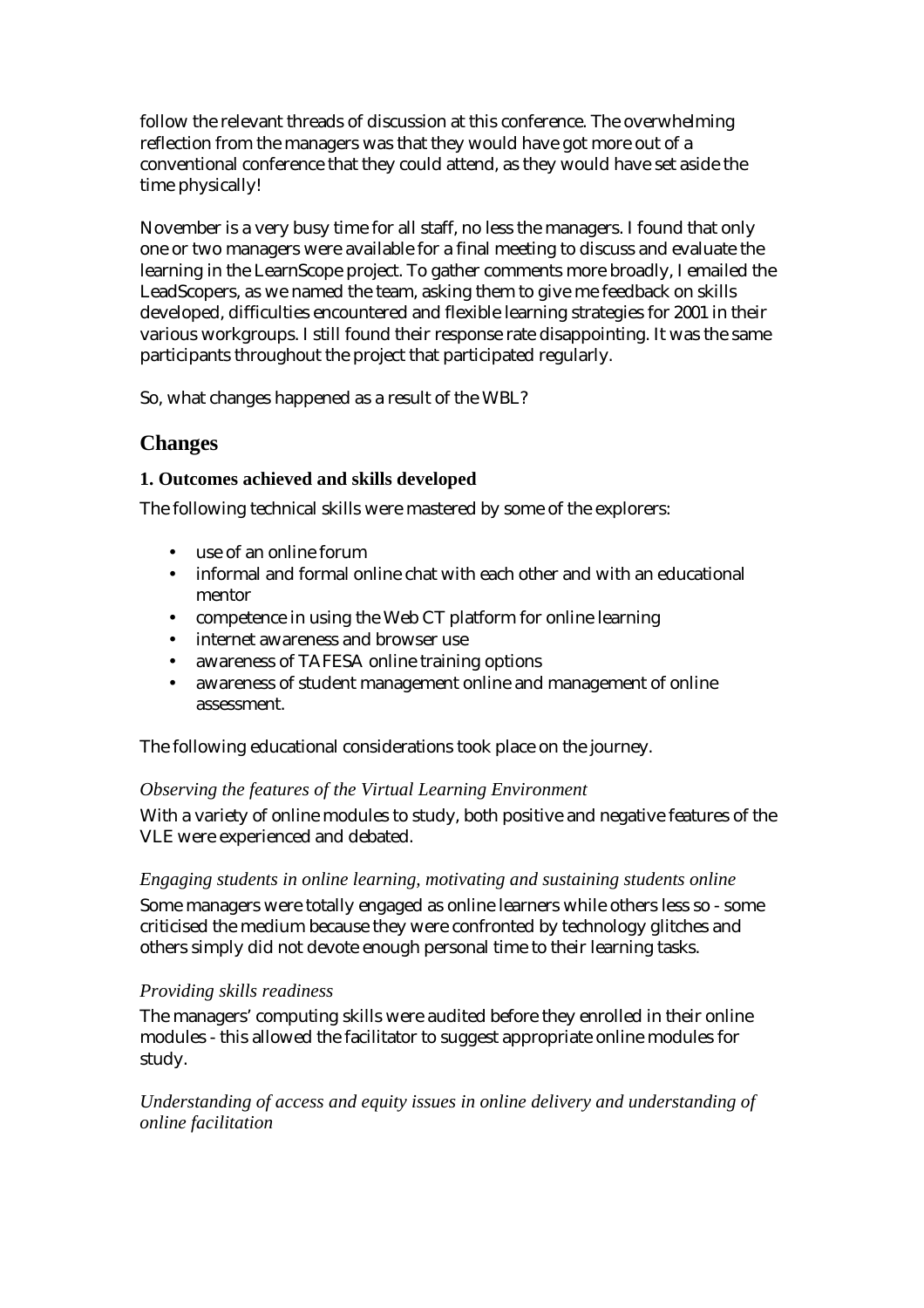#### *Understanding of human resource management in an online environment*

The Victorian Workplace Consultative Committee allows teacher time to be more flexible - we agreed to keep talking to Chris Horton about this point.

#### *Environment*

#### *Understanding of physical resource management online*

The managers were acutely aware of the need to manage physical resources, as they experienced much of their frustrations in this area. To have adequate equipment both at home and work was discussed, as it meant the difference between starting the expedition or not leaving Base Camp. The software issues to support enrolment and assessment, and the whole Student Management process in the online environment, were found to be inadequate.

#### **2.0 Who did what and how well**

This WBL project was a team learning project and so not all of the team had to learn the same amounts or even the same skills or the same concepts. The underpinning philosophy is that the total learning of the whole team is more valuable than the whole team learning everything! Of course, the participants began at different stages of their journeys to understand better the implications for managing learning online, and so their ends are also different. I believe that the WBL model met with varied success – some thought it was great and others articulated that it was a waste of time.

I also believe that it has raised the awareness of the strategic and operational issues surrounding online learning in our organisation and so it has acted as a change agent.

#### **3.0 Leading to success in a changing world**

#### *Embedding strategies for ongoing development of Flexible Delivery/Learning in DMI strategic planning.*

As a result of the LearnScope project, a Managers Communication Hub in the FLeET Website was established and it will be a key feature in the professional development strategy for managers at DMI in 2001.

As a result of their experiences and the experiences of others, the Internet site of DMI has become a priority and will be redeveloped in 2001.

Managers agreed to the continuation of an institute-based Flexible Learning Coordinator, whose role it will be to support and guide workgroups in their transition from traditional classroom delivery to a more flexible delivery.

The managers' team also agreed to support mentoring of other staff in WEBCT, seek out strategic links with external educational bodies in the design and delivery of online training, and put e-learning on the agendas of all the workteam meetings across the Institute.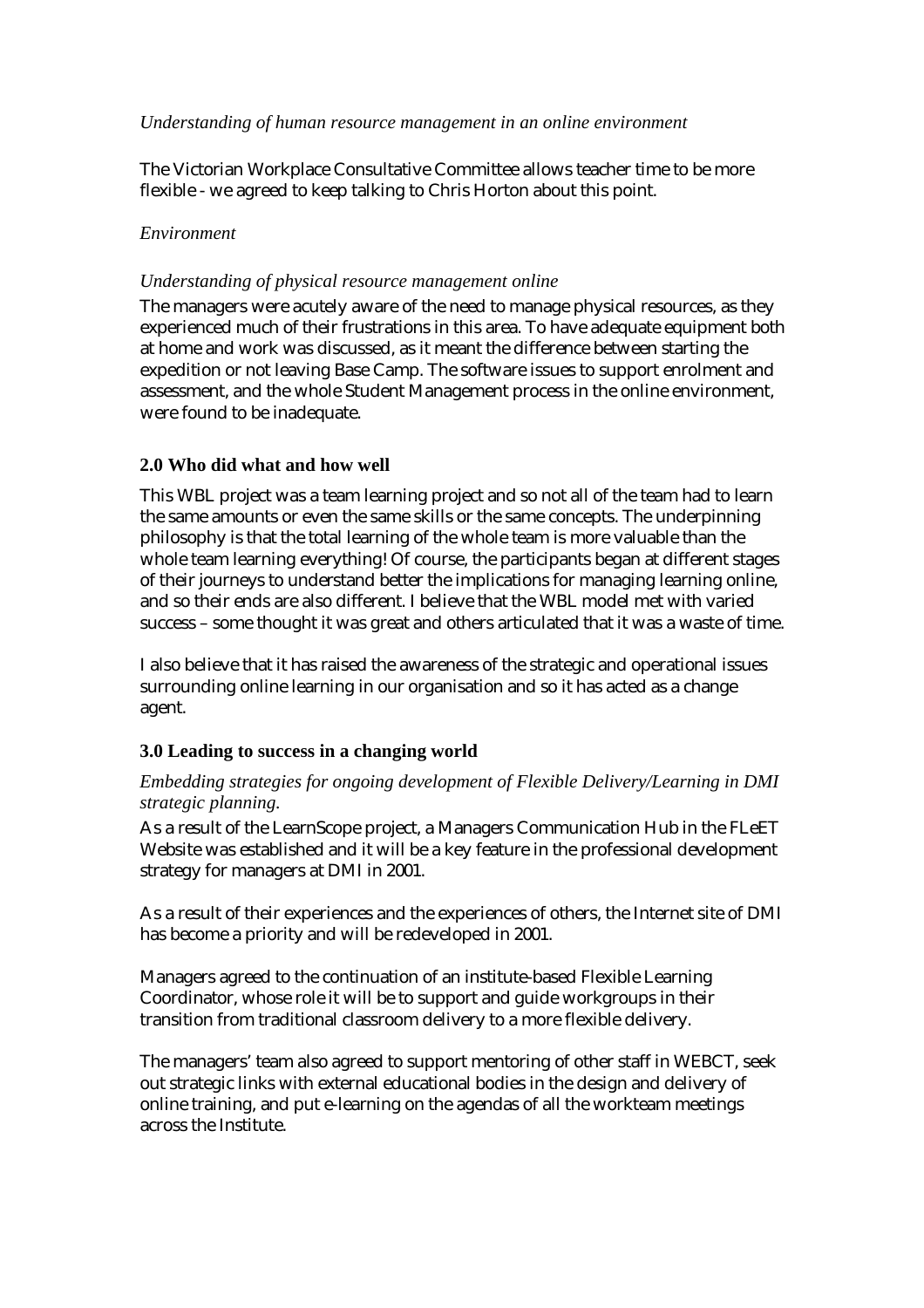# **4.0 Critical factors affecting the WBL project**

- *Frequent communication* both face-to-face and online, is essential to keep in touch with the participants and maintain a sense of belonging and remind them of the need to spend time on the project.
- *Keeping a sense of fun* by invoking the 'Douglas Mawson Explorer' analogy.
- *The Learning Circles* or 'Base Camps' as we named them, gave participants support from peers and a smaller forum to discuss the more important educational issues.
- *An experienced facilitator* who recognised potential pitfalls and had strategies to overcome them.
- *Simulating a real experience* ie let the participants experience the frustrations as well as the highlights of online learning.
- *Making the learning relevant* to the managers in content and in the workplace.

# **5.0 Greatest challenges faced by the WBL project**

- *The size of the team*  35 participants is too many. Even though we had two facilitators and we devolved the larger team into smaller learning circles, the initial introduction to the larger group lessened the participants' ownership of and commitment to the learning.
- *Building the commitment of the participants* the face-to-face meetings were scheduled as part of a regular meeting time. This reduced the sense of value and importance of the learning as it was listed on the agenda, and was sometimes shifted or juggled around other 'more important' items of discussion. On reflection, a separate time needed to be negotiated at the outset of the project.
- *Lack of content knowledge by the project manager and facilitator* Enrolling participants in their online courses was extremely challenging as there are not a lot of courses being facilitated, and even with the ones that are, they do not have online enrolment. The difficulties that many keen managers experienced in the early stages of the project put them off. As they say: 'first impressions count'! Poor enrolment procedures reduced momentum in the project, even though we drew valuable learning from this experience.
- *Time management and maintaining motivation* the managers experienced the challenges of disciplining themselves to study online in the work environment. This was one of the most frequent reflections on the learning.
- *Encouraging the managers to use the online communication tools* especially the Bulletin Board. This is one area that professional development at DMI is going to take up in 2001, and continue to explore ways to involve managers in discussing strategic issues in this forum. The chat was more successful, as